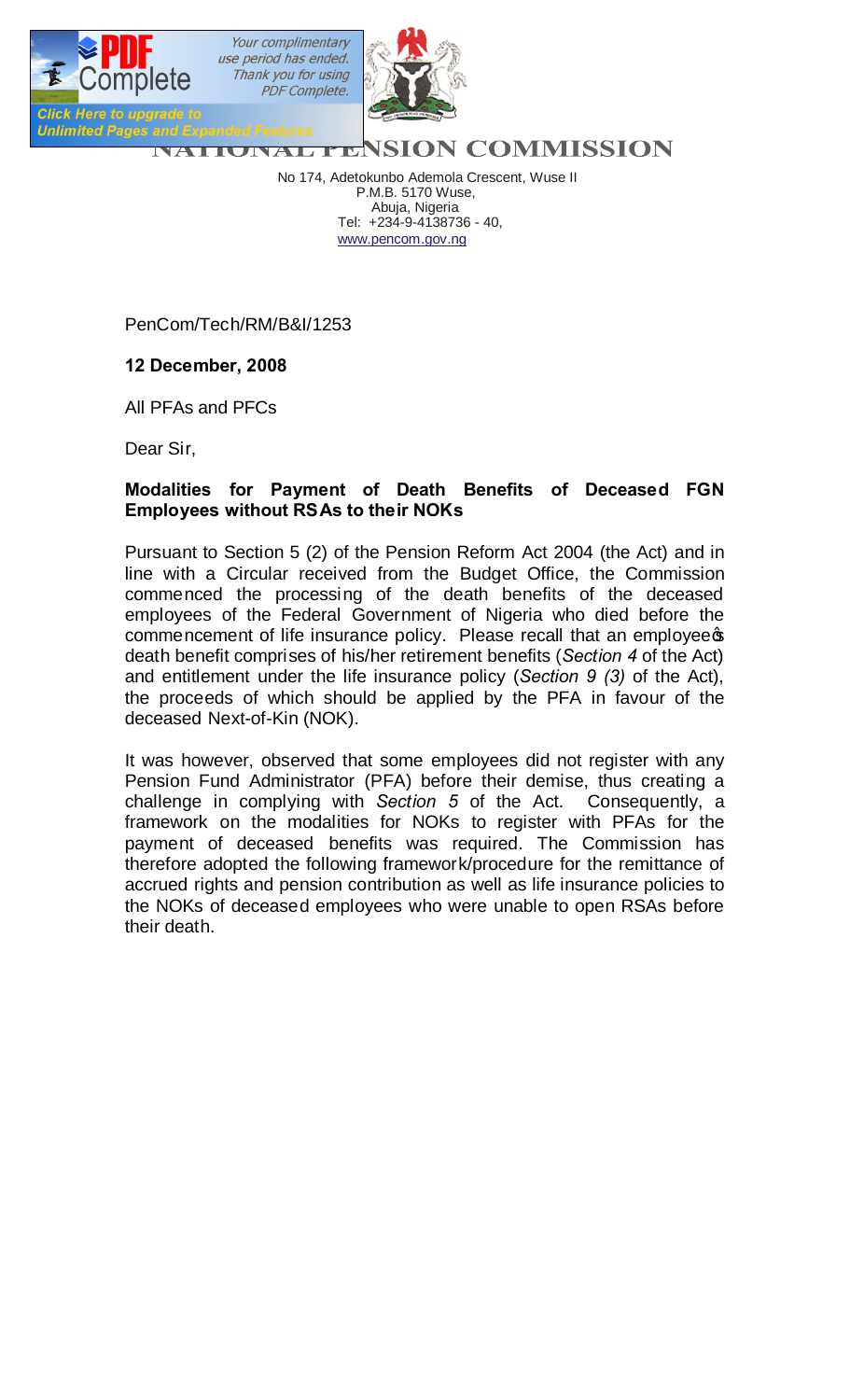

## **Framework for the release of Death Benefits of Deceased Employees without Retirement Savings Accounts to their Next of Kin( NOKs)**

- (i) An account to be known as the Death Benefit Account (DBA) shall be created and maintained by PFAs for NOKs of decease d employees without RSAs.
- (ii) A standardized format of the DBA registration form containing bio-data of both the deceased and NOK as well as the biometrics of the NOK shall be designed by the Commission. Specimen format is attached as *Appendix A* (PFAs may place their logo on the form)
- (iii) The DBA registration form should have a standardized numbering convention of not more than 12 character digits with standard algorithm of *DBA/PFA Code/six digit serial No, to* replace the Retirement Savings Account number.
- (iv) NOKs shall register with any PFA of their choice and open DBA.
- (v) For the provision of this service, a flat administrative fee of N5,000.00 per account, to be shared between the PFA & PFC in the proportion of 4:1 respectively and deductible from the death benefit.

## **Procedure**

- a) The Commission would request the MDAs to advise the NOKs to open a DBA with any PFA of their choice.
- b) The NOK approaches a PFA for registration with the following relevant documents:
	- (i) Medical Certificate of Death/Cause of Death.
	- (ii) Certificate of Registration of Death (if available).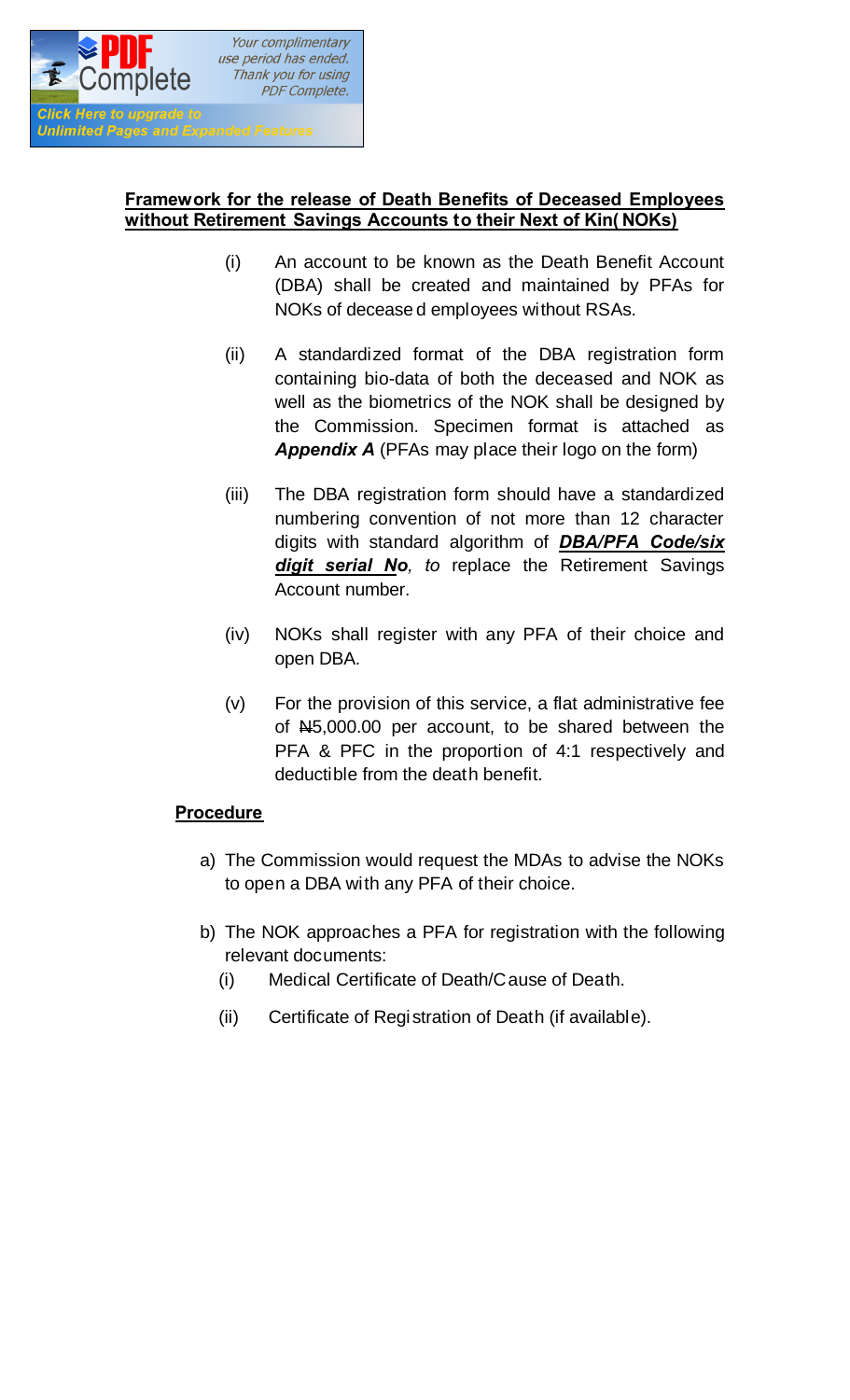

- (iii) Police Report (if death is by accident).
- (iv) Letter of Administration or Will admitted to Probate (This will be compulsory as from January 2008 for death claims where the deceased had opened RSA before death).
- (v) Declaration of Wish/Evidence of Nomination of NOK (Where item (iv) is not available, this would be acceptable for death cases up to December 2007 and subsequent cases where the deceased had not opened RSA before deat h).
- c) The PFA issues the Death Benefit Account Form to be completed by the NOK.
- d) PFAs shall validate the information on the DBA against the documents provided by the NOK and ensure authenticity and completeness.
- e) PFA opens DBA and issues DBA number to NOK.
- f) PFA to forward electronically detailed information on deceased employees/NOK in a standardised Registration Schedule to the Commission. See *Appendix B.*
- g) The Commission reviews submission by PFA and responds on exceptions only, within three (3) days of receipt of Registration Schedule.
- h) For deceased FGN employees records already forwarded to the Commission, the computed death benefits are adopted.
- i) For fresh requests, the Commission (NDB Department) computes the accrued rights and accumulated pension contributions (if any).